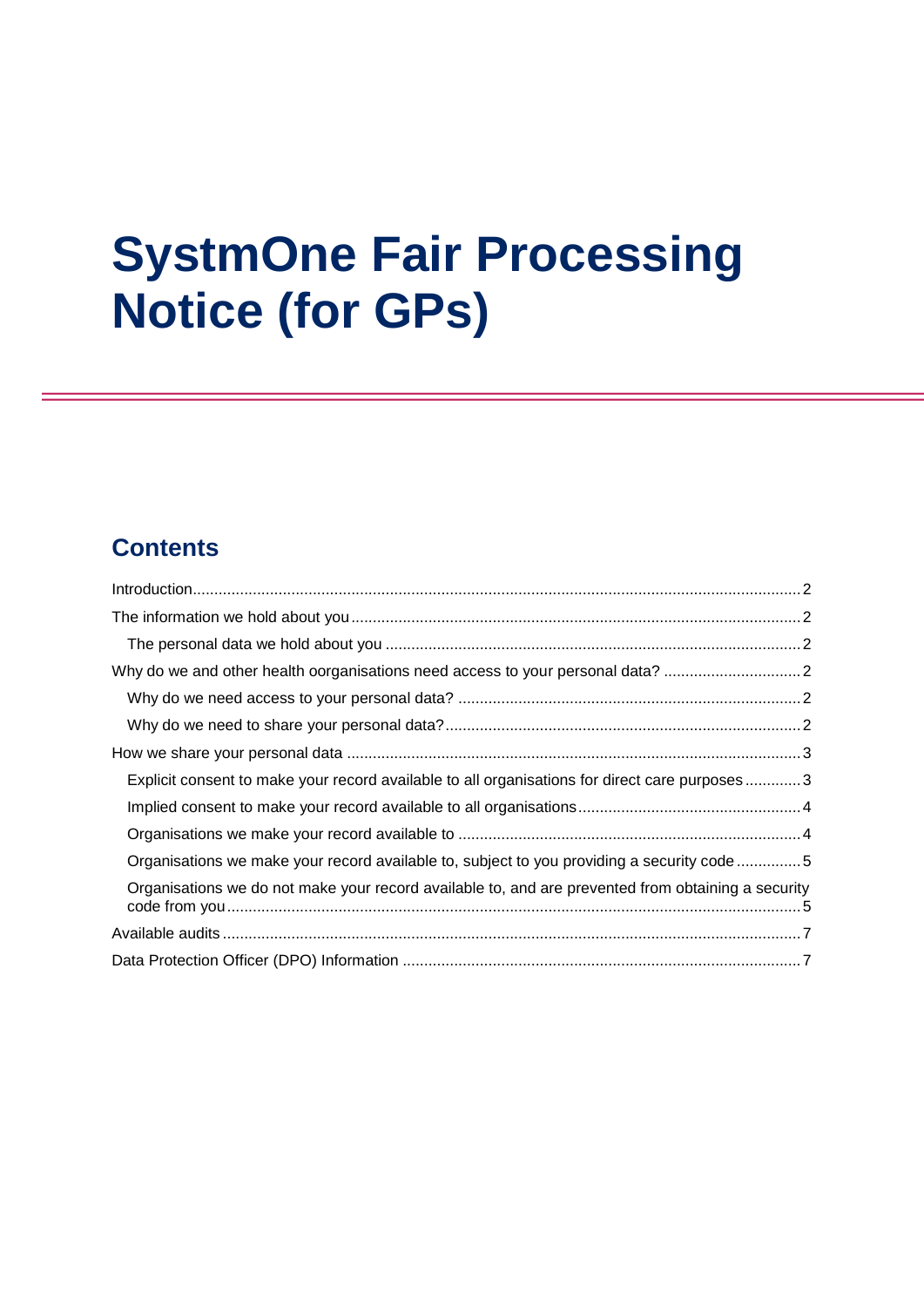## <span id="page-1-0"></span>**Introduction**

This document is to explain to you the types of personal data we hold about you and how we may use this information for the benefit of your health and wellbeing. The document advises you on how we allow [or do not allow] your electronic health record (and where applicable social care record) to be made available to other organisations, across a variety of healthcare settings. This is subject to your permission, via use of the computer system SystmOne. It informs you of your options should you wish to take further control of your SystmOne record. The information should be carefully considered and any concerns you have about the data we hold, and how we use it, should be raised with us.

## <span id="page-1-1"></span>**The information we hold about you**

#### <span id="page-1-2"></span>*The personal data we hold about you*

As your registered GP practice we hold your electronic health (and where applicable social care) record. This contains sensitive information about you, your health and your wellbeing. The following list provides an example of the type of information (both past and present) that can be held within your record:

- Demographic and contact details (name, date of birth, address, telephone number, email address, gender, sex, religion, marital status etc.)
- Appointments and Consultations
- Diagnoses (including physical disabilities and mental health conditions)
- Medication, Vaccinations, Pathology results (e.g. blood tests) and Allergies
- Social care involvement
- Hospital correspondence and correspondence from other health and social care settings (including x-rays, discharge letters and referrals)
- Relationships/Next of Kin0

## <span id="page-1-3"></span>**Why do we and other health oorganisations need access to your personal data?**

#### <span id="page-1-4"></span>*Why do we need access to your personal data?*

This information means we can provide you with high quality direct care in a safe and effective manner. Being able to see your detailed record allows for an overall picture of your health and wellbeing to be assessed. This then helps us to diagnose and prescribe appropriate courses of treatment to you. This means that the most safe and efficient care is provided to you. We do not want you to have to repeat your medical history and remember every detail, which may or may not be relevant, to every health and social care professional involved in your care. Lack of access to your information may lead to misdiagnosis, inappropriate prescribing of medication or tests and/or ineffective treatment.

#### <span id="page-1-5"></span>*Why do we need to share your personal data?*

We recognise that you will benefit from other health and social care providers that care for you (either currently or in the future) having access to your electronic health (and where applicable social care) record. This is because they can then make fully informed decisions about the care you require. The reasons for access to the detailed record, mentioned above, apply across the health and social care profession. A shared record ensures that care providers always have the most accurate, up to date information.

#### *What do we mean by 'Direct Care'?*

The term 'Direct Care' means a clinical health activity concerned with the prevention and investigation and treatment of illness. It includes supporting your ability to function and improve your participation in life and society. It also includes the assurance of safe and high quality care and treatment undertaken by one or more registered and regulated health or social care professionals and their team with whom you have a legitimate relationship for your care purposes.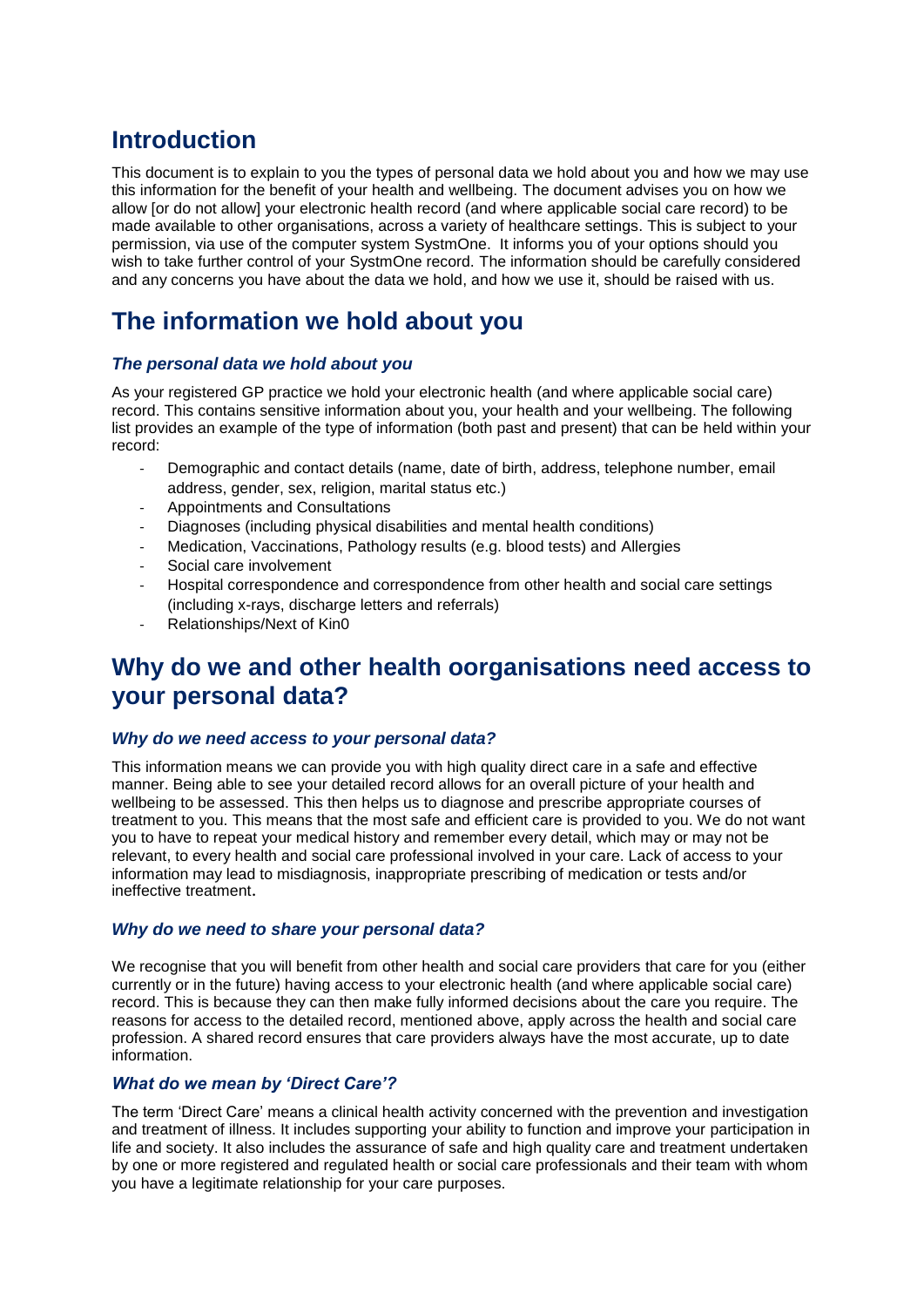It does **not** include access to information for purposes such as insurance, advertising or marketing.

### <span id="page-2-0"></span>**How we share your personal data**

As your GP practice we have set the following practice settings for all our registered patients whose detailed electronic health (and where applicable social care) record is in our possession and within the clinical computer system, SystmOne. However, we recognise that each of our patients have differing health and social care needs and you may wish to control yourself how your personal data is shared. This can be done via 'Your Choices' stated below.

#### <span id="page-2-1"></span>*Explicit consent to make your record available to all organisations for direct care purposes*

We will obtain your explicit consent (permission) to share your detailed electronic health (and where applicable social care) record to anyone that cares for you. By providing your permission, we make your record available to all NHS commissioned services and local authorities providing health and social care services, using the clinical record computer system, SystmOne. This allows for anyone at these organisations who have the appropriate controls to retrieve your electronic record, once you are registered for care. However, these individuals should only legitimately access your record to provide you with care services. They must also record your permission to view your record.

The types of organisation who could be involved in your direct care and therefore need access to your electronic record are:

- GP practices
- Community services (for example, physiotherapy, diabetic clinics, district nursing, rehabilitation centres)
- Referral triage centres (services determining which organisations should care for you)
- **Child Health**
- Urgent Care (for example, A&E, Minor Injury Units (MIU) and Out of Hours services)
- Community Hospitals
- Palliative Care
- Care Homes
- Offender Health (care providers within organisations such as Prisons and Custody Suites)
- **NHS Hospitals**
- NHS Mental Health Services
- Social Care registered and regulated professionals within social care organisations coordinating care (not social care providers)
- Community Pharmacy
- **Health Education England**
- NEC<sub>S</sub>

To find out more about these types of organisations please go to the following webpage: <http://www.tpp-uk.com/products/systmone/modules> or talk to a member of your GP practice.

If at any point in the future you are not happy to share your electronic record in this way, please let us know as soon as possible so that we can record your dissent (refusal of permission) and stop your record from being accessed outside of the GP practice. You can choose to refuse your permission for any organisation having access to your GP record. .

#### **Where we have not received your explicit consent or dissent then your record will not be shared.**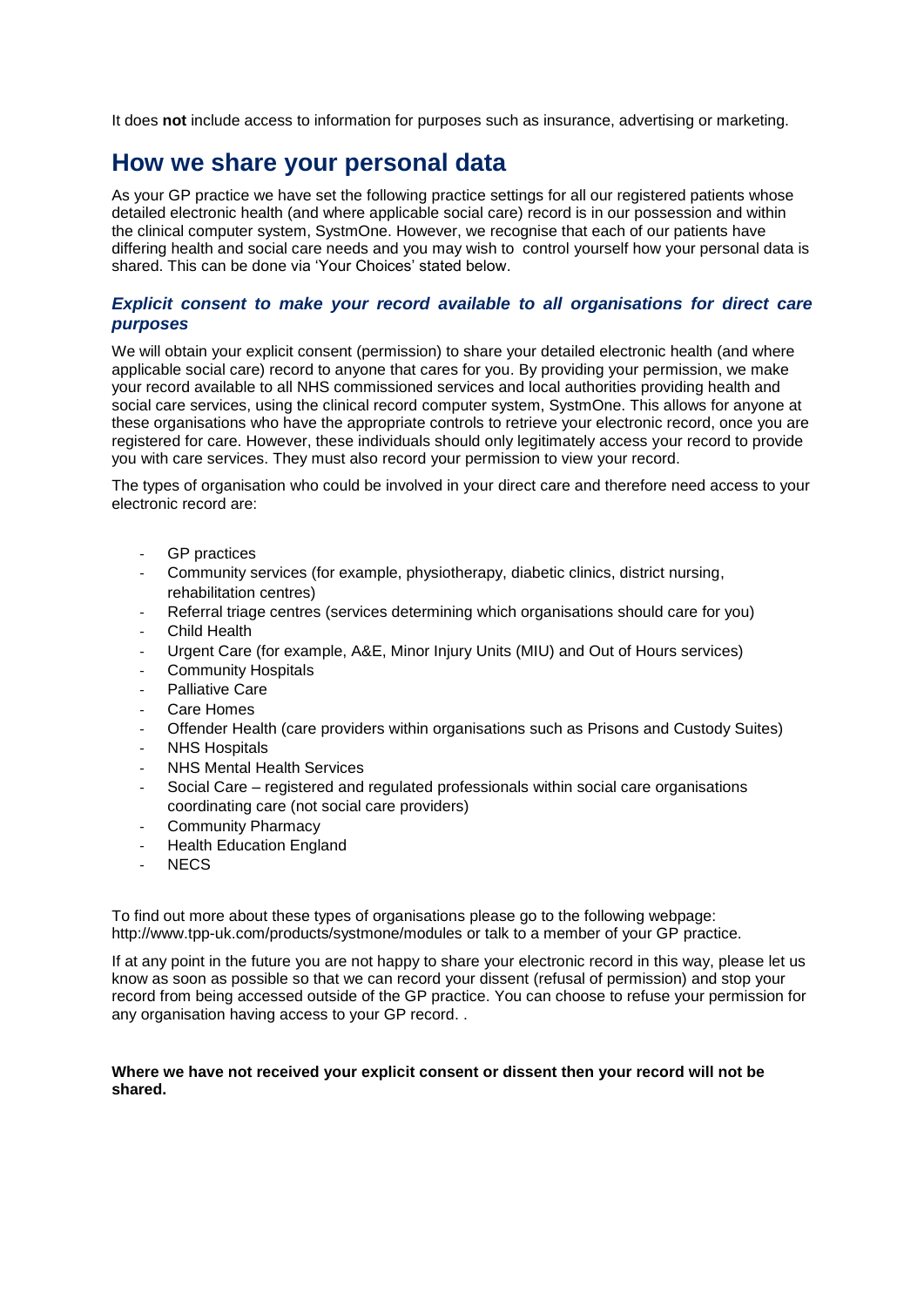#### <span id="page-3-0"></span>*Implied consent to make your record available to all organisations*

We assume that you are happy to share your detailed electronic health (and where applicable social care) record to anyone that cares for you. We therefore make your record available to all NHS commissioned services and local authorities providing health and social care services, using the clinical record computer system, SystmOne. This allows for anyone at these organisations who have the appropriate controls to retrieve your electronic record, once you are registered for care. However, these individuals should only legitimately access your record to provide you with care services. They must also record your permission to view your record.

The types of organisation, which could be involved in your direct care and therefore need access to your electronic record are:

- GP practices
- Community services (for example, physiotherapy, diabetic clinics, district nursing, rehabilitation centres)
- Referral triage centres (services determining which organisation should care for you)
- Child Health
- Urgent Care (for example, A&E, Minor Injury Units (MIU) and Out of Hours services)
- Community Hospitals
- Palliative Care
- Care Homes
- Offender Health (care providers within organisations such as Prisons and Custody Suites)
- NHS Hospitals
- **NHS Mental Health Services**
- Social Care– registered and regulated professionals within social care organisations coordinating care (not social care providers)
- Community Pharmacy
- Third Sector Organisations (for example, Macmillan Support)
- **Federation**
- Public Health England
- CCG
- **Health Education England**
- NEC<sub>S</sub>

To find out more about these types of organisation please go to the following webpage: <http://www.tpp-uk.com/products/systmone/modules> or talk to a member of your GP Practice.

If you are not happy to share your electronic record in this way, please let us know as soon as possible so that we can record your dissent (refusal of permission) and stop your record from being accessed outside of the GP practice. You can choose to refuse your permission for any organisation having access to your GP record.

Where we have not implied your consent or dissent then your record will not be shared.

#### <span id="page-3-1"></span>*Organisations we make your record available to*

We work collaboratively with a variety of health and social care organisations across the NHS, local authorities. and other health organisations. Therefore with your explicit consent we make your electronic patient record available to a select list of organisations using the clinical record computer system, SystmOne. This means that once you are registered at those organisations their staff, who have been given the role of viewing clinical records, will be able to view your record, once they have discussed this with you and recorded your consent.

These organisations are stated below:

All other health and social care organisations require you to verify their access, or are prevented from accessing your record.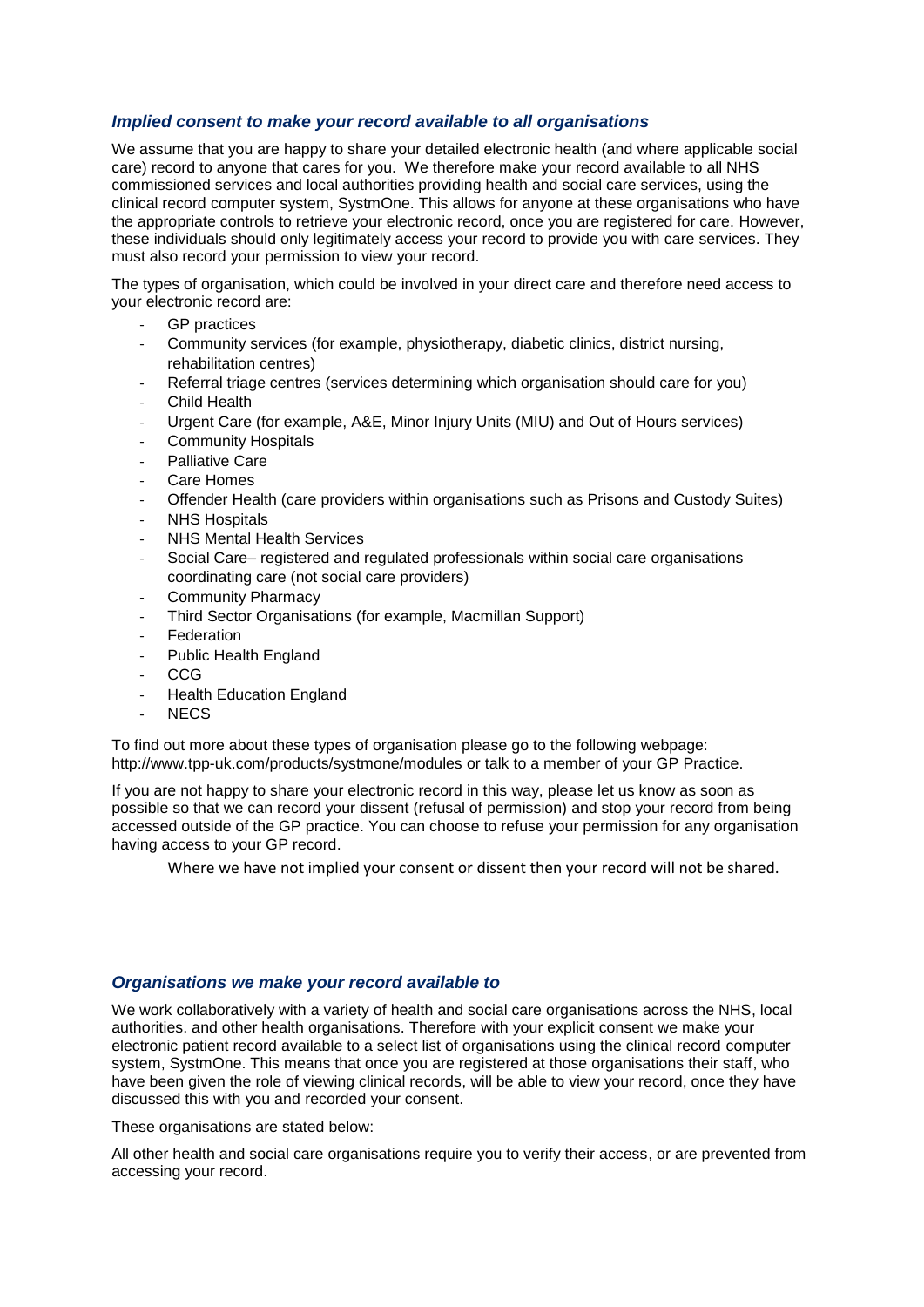- GP practices
- Community services (for example, physiotherapy, diabetic clinics, district nursing, rehabilitation centres)
- Referral triage centres (services determining which organisation should care for you)
- **Child Health**
- Urgent Care (for example, A&E, Minor Injury Units (MIU) and Out of Hours services)
- Community Hospitals
- Palliative Care
- Care Homes
- Offender Health (care providers within organisations such as Prisons and Custody Suites)
- **NHS Hospitals**
- **NHS Mental Health Services**
- Social Care– registered and regulated professionals within social care organisations coordinating care (not social care providers)
- Community Pharmacy
- Third Sector Organisations (for example,
- **Federation**
- Public Health England
- CCG
- Health Education England
- NEC<sub>S</sub>

#### <span id="page-4-0"></span>*Organisations we make your record available to, subject to you providing a security code*

It is not always possible to predict the specific health and social care services that you may require in the future. For example, you may require a specialist service or need to be treated whilst away on holiday in another part of the country. Therefore, where we have obtained your consent we make your electronic health (and where applicable social care) record available to organisations subject to you providing them with a verification (security) code if/when you are present there for care. It's similar to the verification (security) process you may be familiar with using for internet banking. Without this code the organisation will not be able to access your record.

Verification only applies to those health and social care organisations, using the clinical record computer system SystmOne, who are not mentioned above, as those who we have chosen to automatically share with (see above). All other NHS commissioned services and local authorities providing health and social care services, using SystmOne, must ask you to provide verification via a PIN number sent to your phone and/or email address. Without this PIN number provided to the organisations, they will be unable to access your electronic record. unless you put that organisation on your personal sharing list – see

[Your choice-](#page-5-0) or ask the GP practice to add them to their sharing list.

You will only be required to provide the PIN number to that particular organisation once (e.g. each referral, A&E attendance, contact with an out of hour's service). As soon as the verification (security) code is provided, the individuals at the organisation will continue to have access to your record to treat you for that particular matter/condition/referral, until you change your mind and ask that organisation to record refusal of your permission. Only staff with the appropriate job functions, granted to them by the organisation and only those providing you with care services, should legitimately access your record, once they have obtained your consent.

#### <span id="page-4-1"></span>*Organisations we do not make your record available to, and are prevented from obtaining a security code from you*

We prevent your detailed SystmOne electronic health (and where applicable social care) record from being available to a list of health and social care organisations, no matter whether your consent has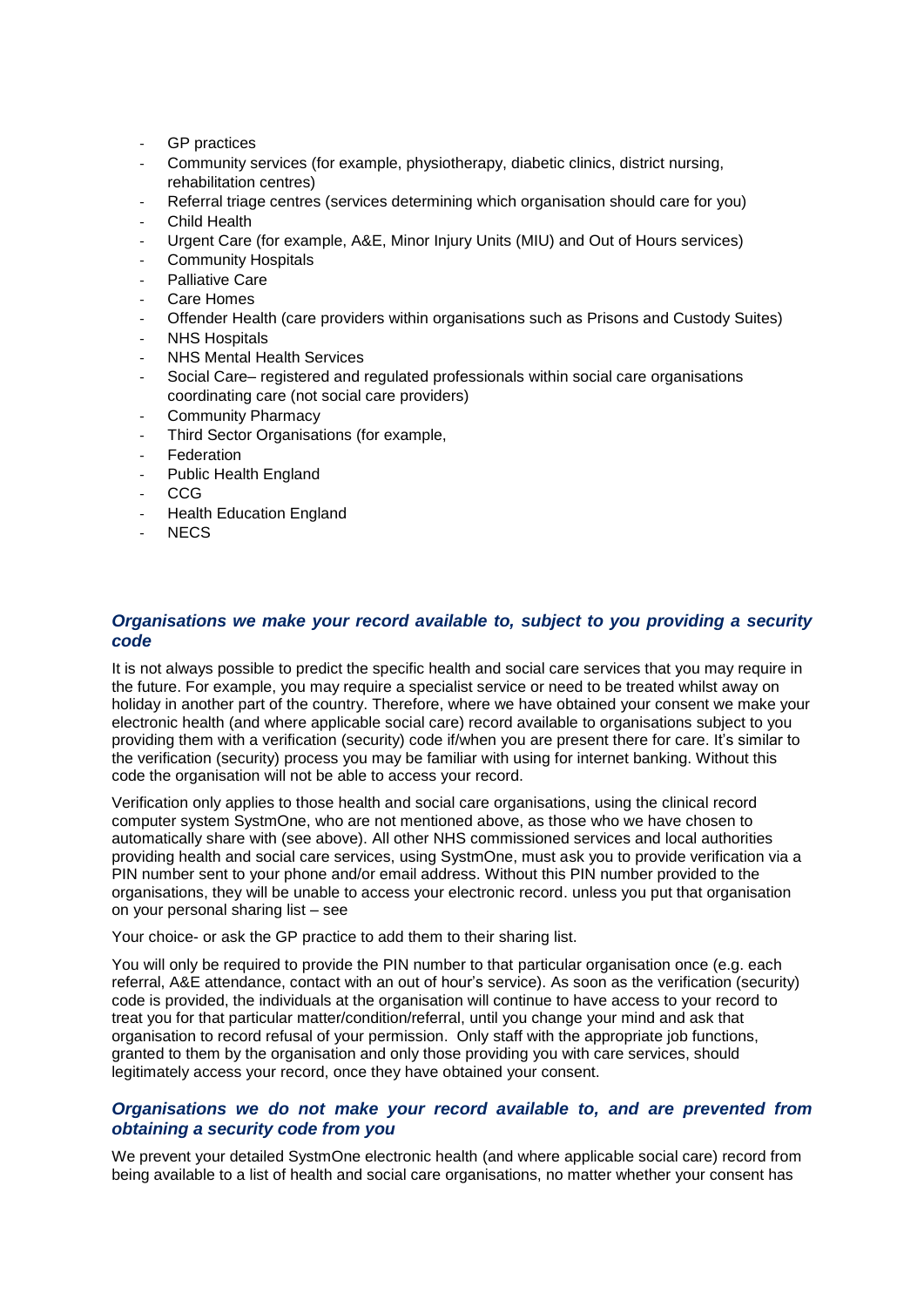been obtained. You can ask for a printed list of these organisations. We do not expect that these health and social care services will ever need to access your detailed electronic record, nor do we consider that we have sufficient information about their data access and security policies to make your record available.

<span id="page-5-0"></span>If you wish to ensure that one or all of these organisations can access your record then the options available to you are explained below in 'Your Choice'.

#### Your choice

You may not agree with the health and social care organisations we have chosen to have access to your detailed electronic health (and where applicable social care) record. You can therefore control this yourself. Your choice will override our settings. You have the following options:

- **No organisations require you to provide a security code** You can give your permission to allow all NHS commissioned services and local authorities providing health and social care services, using the clinical record computer system, SystmOne, to access your record. This allows for any individual at these organisations (who have the appropriate access controls) to retrieve your electronic record, only after you are registered with them for care. These individuals should only legitimately access your record to provide you with care services and they should always request and gain your consent before doing so.
- **Dissent/Refusal of your permission** You can refuse your permission for your record to become available to all NHS commissioned services and local authorities providing health and social care services, using the clinical record computer system, SystmOne, which prevents us sharing your clinical record to any other organisation involved in your care. Please carefully consider the benefits of sharing your record, mentioned above before choosing this option.
- **All organisations require you to provide a security code** You can require that all health and social care organisations must ask you for a PIN number on your first visit to that service. This allows you to verify/confirm that each individual organisation should have access to your record, as they are legitimately involved in your care. You will require access to either a mobile phone or email account, as a PIN will be sent to you. Alternatively, you will need access to SystmOnline to accept or reject a share request sent to your account by the organisation wishing to view your record. Please contact your GP or GP receptionist for more information around this request.
- **Custom lists** You can put together your own personal lists for access, adding organisations to each of the 3 lists i.e. does not require a security code (allowed list), requires a security code (verification list) and cannot access (prohibited list). The functionality for each list will act as described above, but it is you who can determine the level of access, which applies to them. This should be done in conjunction with your GP to ensure you understand the full implications of your decisions.
- Marking items as private If you have had a consultation about a particularly sensitive matter, you can ask for this section of your record to be marked as private. That way, even if you consent for another service to see your record, that consultation will not be shown outside the organisation that recorded it. However, if the consent override function is used, then consultations marked as private can be accessed by the other service/organisation performing the override.

When deciding which option to choose it is important to consider that your detailed record allows for an overall picture of your health and wellbeing to be assessed. This in turn helps health and social care professionals diagnose and prescribe appropriate courses of treatment to you. This ensures the most safe and efficient care is provided. It will prevent you from having to repeat your medical history and remember every detail, which may or may not be relevant, to every health and social care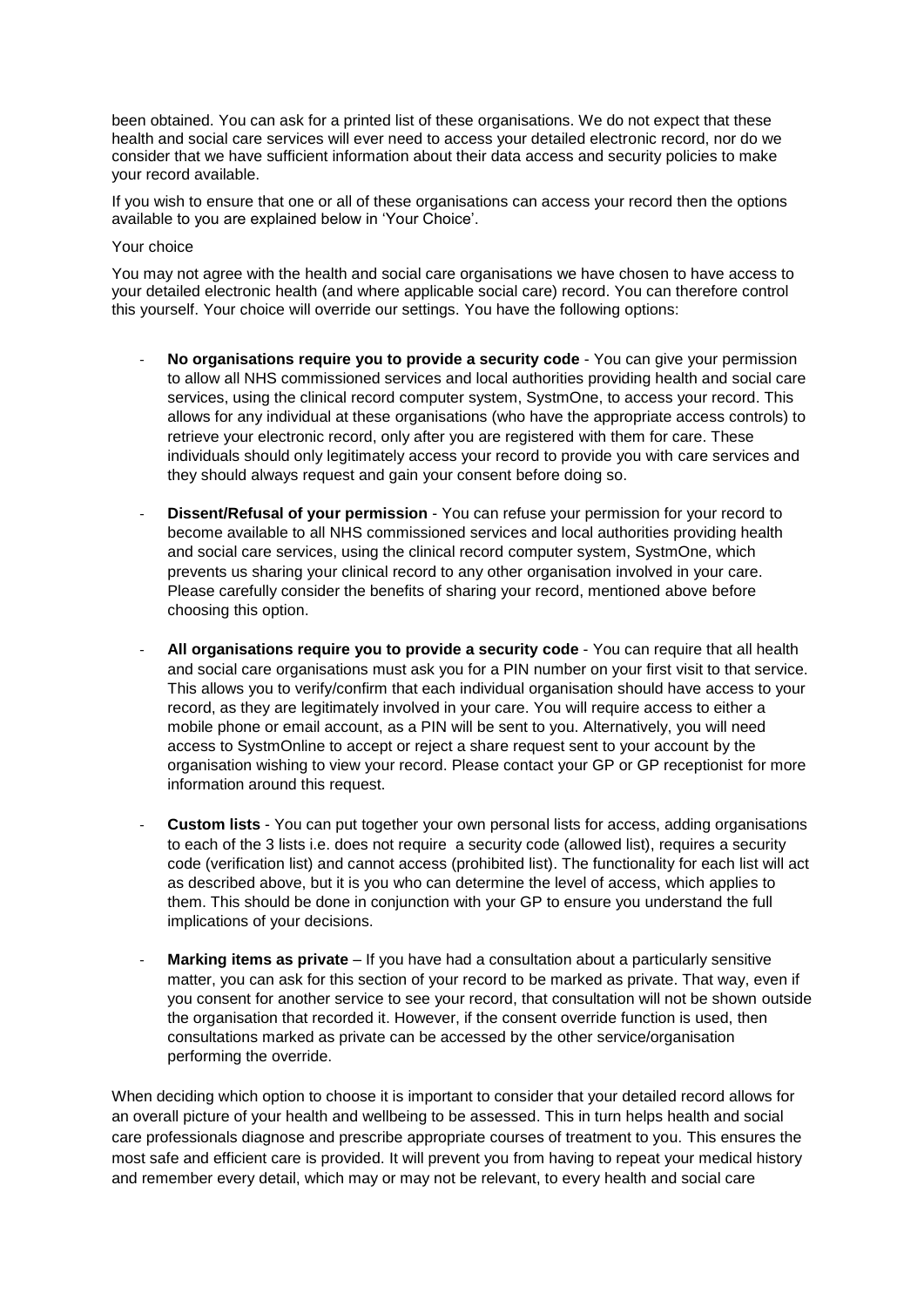professional involved in your care. Lack of access to your information may lead to misdiagnosis, inappropriate prescribing of medication or tests and/or ineffective treatment.

You can make the above changes at any time by contacting your GP Practice:

Avenue Family Practice Deneside Medical Centre The Avenue Seaham Co Durham SR7 8LF

Call: 0191 5130844

## <span id="page-6-0"></span>**Available audits**

Audits are useful for your understanding about the types of organisation and individual(s) who are viewing your record. They allow you to raise any concerns about potential illegitimate or unnecessary access of your personal data with the relevant person or organisation. The ability to audit record access is a significant benefit of electronic records over paper records as it allows a visible trail to be available to you in the following ways:

- **Alerts** You can opt to receive an alert via SMS or email every time an individual at any health and social care organisation attempts to record your consent to view your record. This means that you can be confident that the appropriate people are viewing your record and you can raise concerns with any organisation where you feel this is not the case.
- **SystmOnline Record Audit** You can view which organisations have accessed your electronic health (and where applicable social care) record within SystmOnline. Ability to access this audit in SystmOnline is controlled by your GP. Any concerns about access can be raised with the relevant organisation. Please see the SystmOnline eDSM functional guide for patients which can be accessed *at* **Blackhall and Peterlee Practice.**
- **Record Sharing List** You can ask your GP practice to show you a list of all health and social care organisations currently caring for you and whether they have recorded your consent to view your record. If you disagree with the consent options recorded then you, or your GP should contact those organisations and ask them to amend the setting.

## <span id="page-6-1"></span>**Data Protection Officer (DPO) Information**

A DPO is required as part of GDPR legislation. A DPO's role is to be an ombudsman, offering advice and support when a data protection issue arises. Another requirement of the DPO is for him or her to be independent to Avenue FamilyPractice. As a means to comply with this, the Practice has established arrangements for **Antony White/Margaret Ross** to fulfil this role. By doing this, the practice has adhered to GDPR requirements. If you have any data protection concerns or queries, please contact the DPO in writing: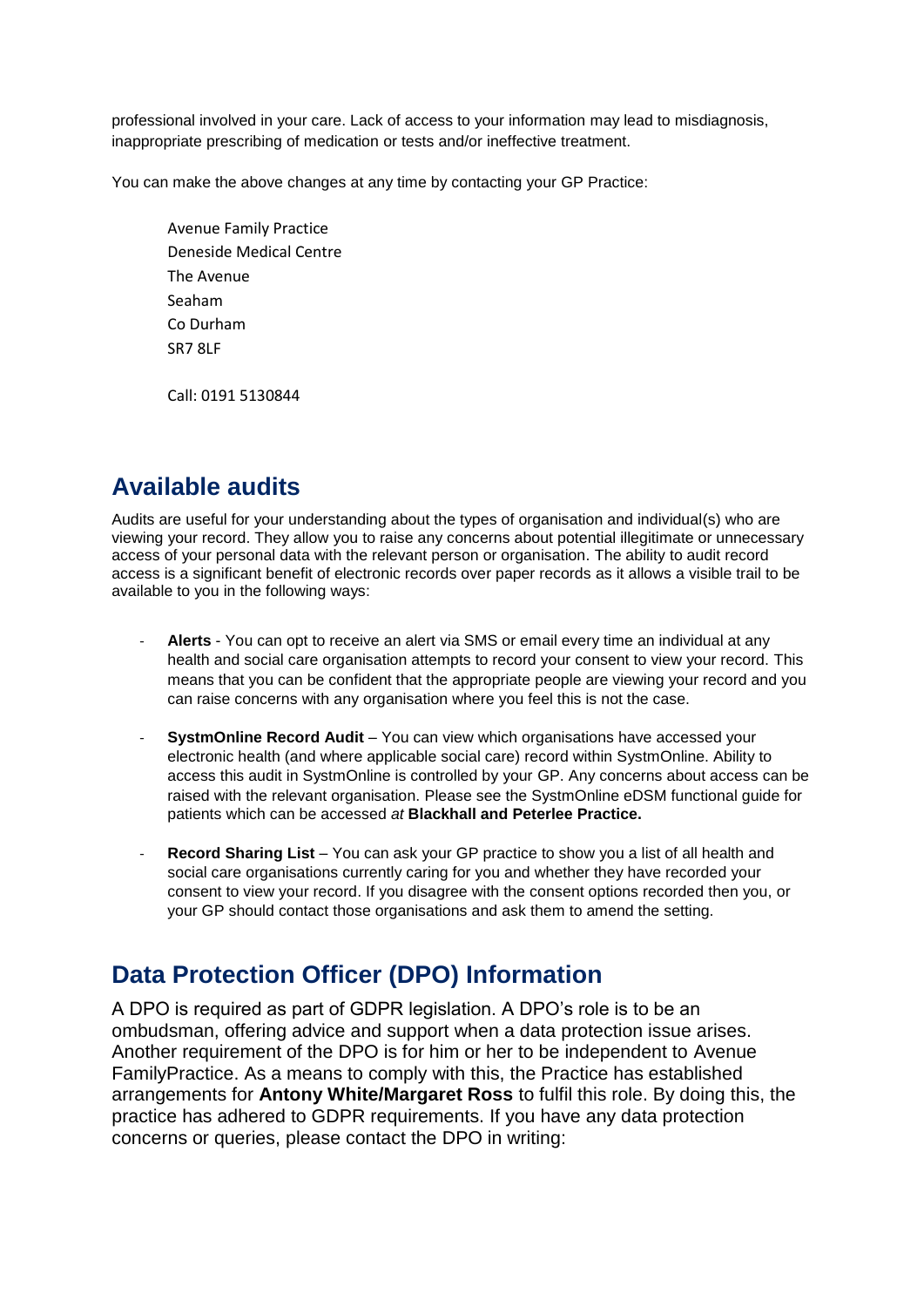Data Protection officer South Durham Health Federation Phoenix Medical Group Wheatley Hill Surgery Ashmore Terrace Co. Durham DH6 3NP